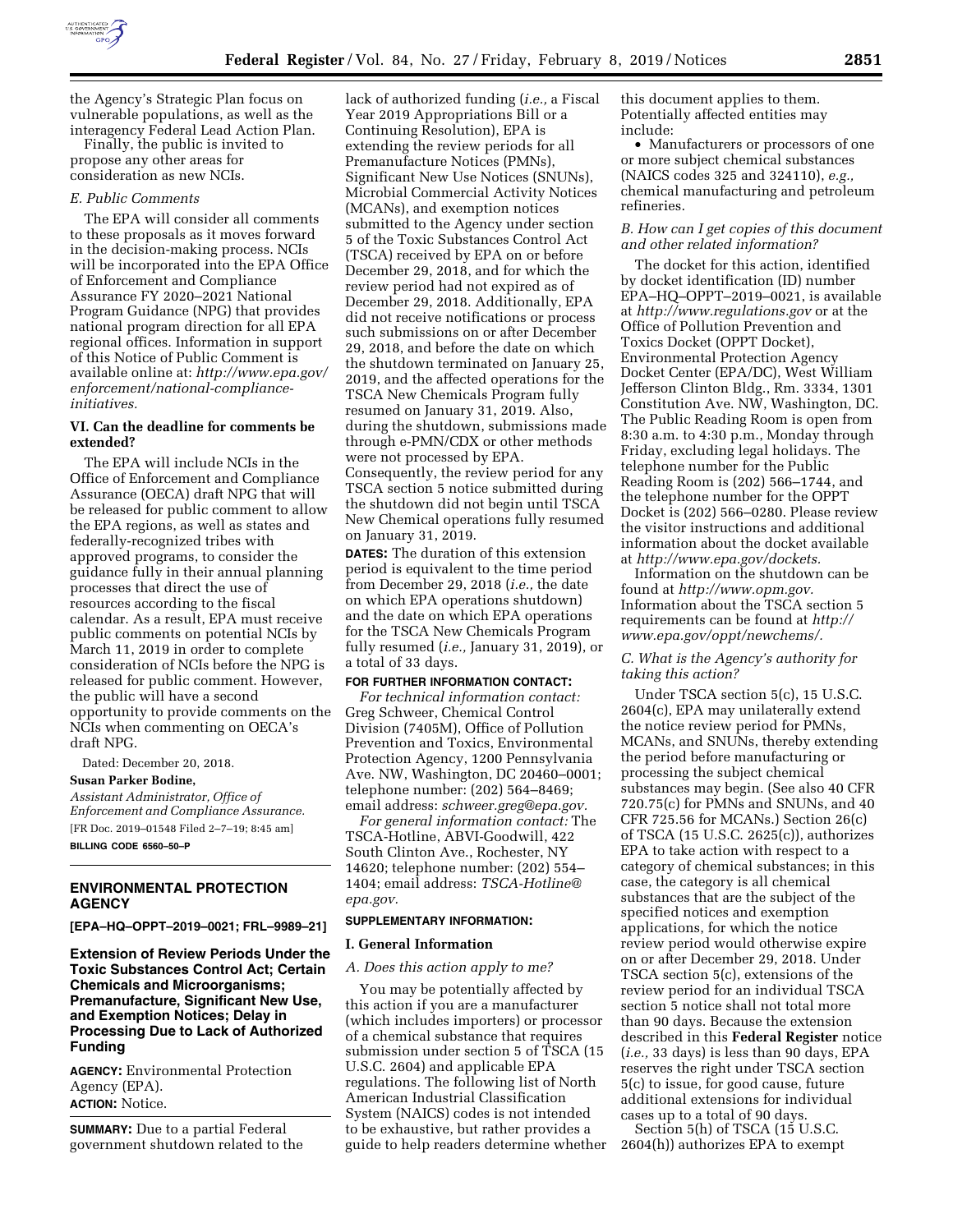manufacturers and/or processors of chemical substances from all or part of the requirements of section 5 of TSCA if EPA determines that the proposed manufacture, processing, distribution in commerce, use, or disposal of such chemical substance will not present an unreasonable risk to health or the environment. Pursuant to this and other authorities, EPA has concluded that the additional time specified in this notice is required to evaluate the exemption applications described in Unit II.A. and determine whether the chemical substances that are the subject of these exemption applications will not present an unreasonable risk.

### **II. Extension of Review Periods**

## *A. Which TSCA review periods are affected?*

Section 5 of TSCA and 40 CFR part 720 require any person who intends to manufacture (defined by statute to include import) a new chemical substance (*i.e.,* a chemical not on the TSCA section 8(b) Inventory) to notify EPA at least 90 days before commencing non-exempt commercial manufacture in the form of a PMN. Similarly, at least 90 days advance notice for manufacture of new microorganisms is required under 40 CFR part 725, in the form of an MCAN. Under section 5 of TSCA and 40 CFR part 721, any person intending to manufacture or process a chemical substance for a significant new use, as designated by EPA in a SNUR, must also give EPA at least 90 days advance notice in the form of a SNUN. SNURs for microorganisms appear at 40 CFR part 725, subpart M. The required notifications initiate EPA's evaluation of the new chemical or the intended significant new use within the applicable review period. Persons may not commence manufacture of a new chemical substance, or manufacture of processing of a chemical substance for a significant new use, until EPA has conducted a review of the relevant notice, made an appropriate determination on the notice, and has taken such actions as are required with that determination.

There are several of exemptions from the above-described 90-day PMN, MCAN, and SNUN notice requirements. Many of these exemptions require submitting to EPA a written notice or application, which is subject to a review period shorter than 90 days. For example, pursuant to TSCA section 5(h)(1) EPA has promulgated a Test Market Exemption (TME) from the PMN, MCAN, and SNUN 90-day notice requirements. The TME from the PMN requirement appears at 40 CFR 720.38;

the TME from the MCAN requirement is codified in 40 CFR part 725, subpart F (40 CFR 725.300 through 725.370); and the TME from the SNUN requirement appears at 40 CFR 721.45(a). Under TSCA section 5(h)(4), EPA promulgated at 40 CFR 723.50 a Low Volume Exemption (LVE) and a Low Release/ Low Exposure (LOREX) Exemption from the PMN requirement. The regulations at 40 CFR part 725 pertaining to genetically engineered microorganisms provide several exemptions from the 90 day MCAN requirement, including the TSCA Experimental Release Application (TERA) at 40 CFR part 725, subpart E, and the Tier I and Tier II Exemptions at 40 CFR part 725, subpart G.

#### *B. What action is the Agency taking?*

Effective December 29, 2018, due to the lack of authorized funding (*i.e.,* a Fiscal Year 2019 Appropriations Bill or a Continuing Resolution), certain EPA functions were suspended. During the shutdown, no review work was performed on the TSCA section 5 notifications received by EPA on or before December 29, 2018, and for which the review period had not yet expired as of December 29, 2018. Because of the shutdown, EPA is now extending, pursuant to sections 5(c) and 26(c) of TSCA and 40 CFR 720.75(c), the review periods of all TSCA section 5 notifications received on or before December 29, 2018, and for which the review period has not yet expired as of December 29, 2018.

The Agency requires an extension of the review periods to complete its risk assessments, to examine its regulatory options, and to prepare the necessary documents associated with the relevant determination under TSCA section 5(a)(3). Therefore, EPA has determined that good cause exists to extend, under TSCA section 5(c), the review period for each such TSCA section 5 notification.

The duration of this extension period is equivalent to the time period from December 29, 2018 (*i.e.,* the date on which EPA operations shutdown) and the date on which EPA operations for the TSCA New Chemicals Program fully resumed (*i.e.,* January 31, 2019), or a total of 33 days. Although EPA reopened following the partial government shutdown on January 28, 2019, EPA set January 31 as the day that normal operations of the TSCA section 5 New Chemicals Program fully resumed. These additional days beyond January 28 reflect the additional time that was needed to ensure that: EPA data systems were fully operational; EPA and contractor staff have ID badges, passwords and access to systems were reset; EPA and contractor staff whose 1year approvals to access TSCA CBI expired during the shutdown were reestablished; and contractor staff who were reassigned to other contracts not affected by the shutdown were reassigned to contracts supporting the New Chemicals Program.

Under TSCA section 5(c), the total extensions of the review period for an individual PMN shall not exceed 90 days. Thus, since the extension described in this notice is for less than 90 days, EPA reserves the right to issue additional extensions under TSCA section 5(c) in the future for good cause up to a total of 90 days.

Because of these circumstances, EPA is taking the following actions and is requesting the assistance of notifiers as described in this unit:

*Category 1—TSCA section 5 notices and exemptions submitted to EPA on or after December 29, 2018, and before the date on which the affected operations fully resumed on January 31, 2019.*  During the shutdown, submissions made through e-PMN/CDX or other methods were not processed. Consequently, the review period for any TSCA section 5 notice submitted during the shutdown did not begin until TSCA New Chemicals Program operations fully resumed on January 31, 2019.

*Category 2—TSCA section 5 exemption notices scheduled to expire on or after December 29, 2018.* For any exemption notices that have not been granted by EPA and for which the review period was scheduled to expire on or after December 29, 2018, EPA is hereby extending the notice review period by 33 days (the number of days equivalent to the duration of the shutdown until affected operations fully resumed). This additional time is required to ensure there is sufficient opportunity to determine that the chemical substances that are the subject of the exemption applications will not present an unreasonable risk.

*Category 3—TSCA section 5 PMNs, MCANs, and SNUNs scheduled to expire on or after December 29, 2018.*  For any PMN, MCAN, or SNUN for which the review period was scheduled to expire on or after December 29, 2018, EPA is hereby extending the notice review period by 33 days (the number of days equivalent to the duration of the shutdown until affected operations fully resumed).

# *C. Was this action submitted to Congress and the Comptroller General?*

The Congressional Review Act, 5 U.S.C. 801 *et seq.,* generally provides that before the Agency can impose binding requirements like those contained in a rule, the Agency must